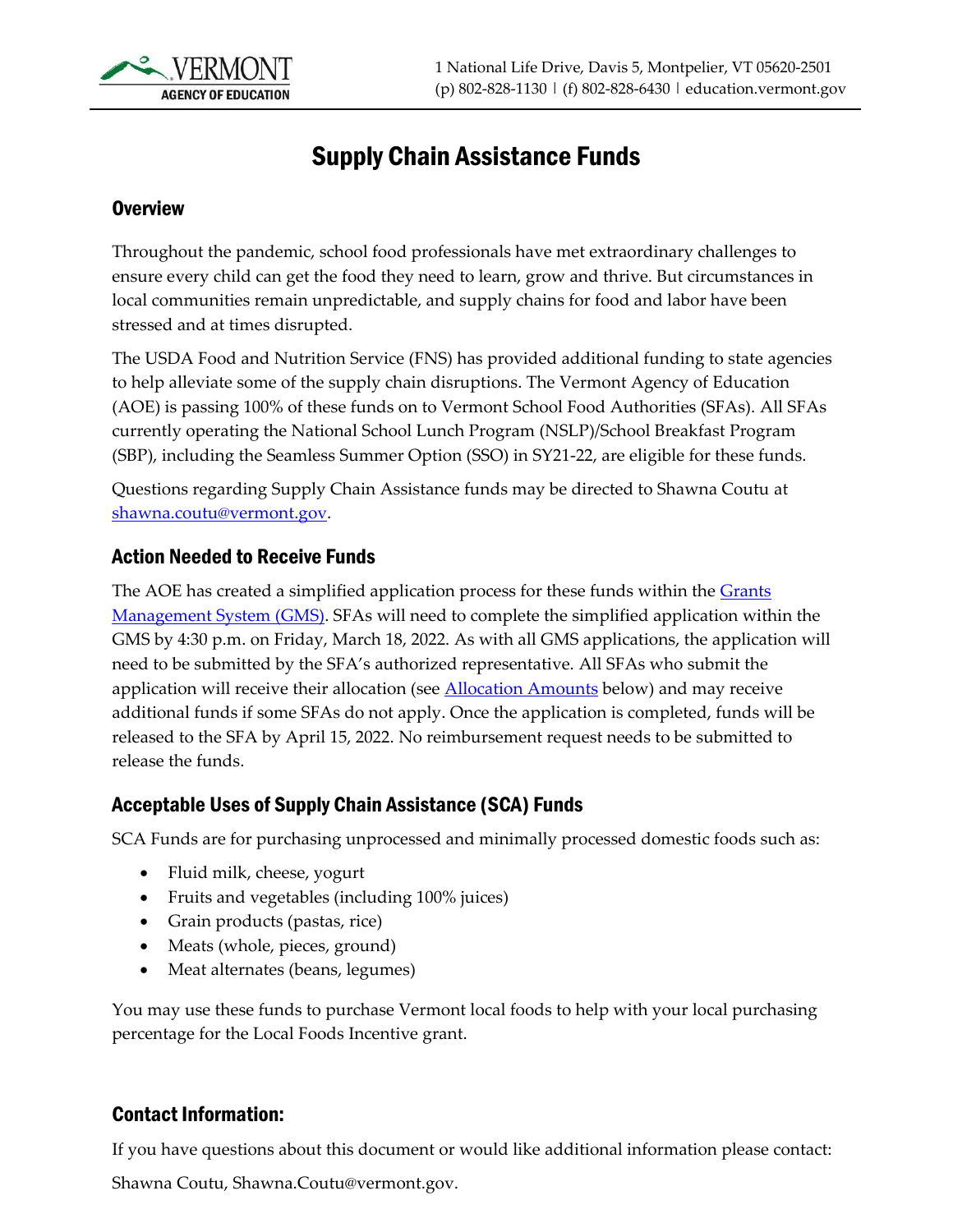Incidental costs (such as those related to shipping and handling or packaging) that are a part of the normal or customary purchase price charged by a vendor for any given food product are an allowable use of SCA funds.

SCA Funds may only be used to support the service of NSLP/SBP meals and NSLP Afterschool Snacks. SCA Funds may not be used to support the service of Fresh Fruit and Vegetable Program (FFVP), Child and Adult Care Food Program (CACFP), the Special Milk Program and/or Summer Food Service Program (SFSP). Labor, supplies and administrative costs are also all unallowable uses of funds.

# Financial Management of SCA Funds

SCA Funds must be deposited into the SFA's nonprofit school food service account (NSFSA). SCA Funds do not need to be tracked separately from other funds within the NSFSA. SFAs are required to maintain documentation supporting food purchases allowable under SCA purposes (i.e. unprocessed or minimally processed domestic food products) and equal in amount received, consistent with the regular program recordkeeping requirements. Tracking milk purchases is an easy way to ensure you are meeting these requirements.

All USDA, Federal and State procurement regulations must be followed when using SCA Funds.

All SFAs are required to maintain purchasing and other related records for review and audit purposes for at least three (3) years plus the current year. Oversight of these funds will occur during regularly scheduled Administrative Reviews.

# SFAs with Food Service Management Companies (FSMCs)

In situations where an SFA has a FSMC, or a vended meal contract, the SFA may use SCA funds toward the payment of invoices associated with those agreements. However, it is incumbent on the SFA to ensure that such payments, over the period in which the award is used, include charges for minimally processed domestic foods at least equal to the amount of SCA funds used to pay the invoices.

SFAs will need to work with their FSMC/vendor to ensure that appropriate expenditures are being made and documented for foods meeting the requirements as specified in the terms and conditions of the award. In practice, SFAS are not required to collect documentation from their FSMC in advance of payment; however, there is an expectation that documentation will be domestic foods purchase in support of the contract that are at least equal to SCA funds paid to the FSMC/vendor. In addition, SFAs retain the ability to purchase allowable food items outside of their food service management contract, as long as the contract permits such.

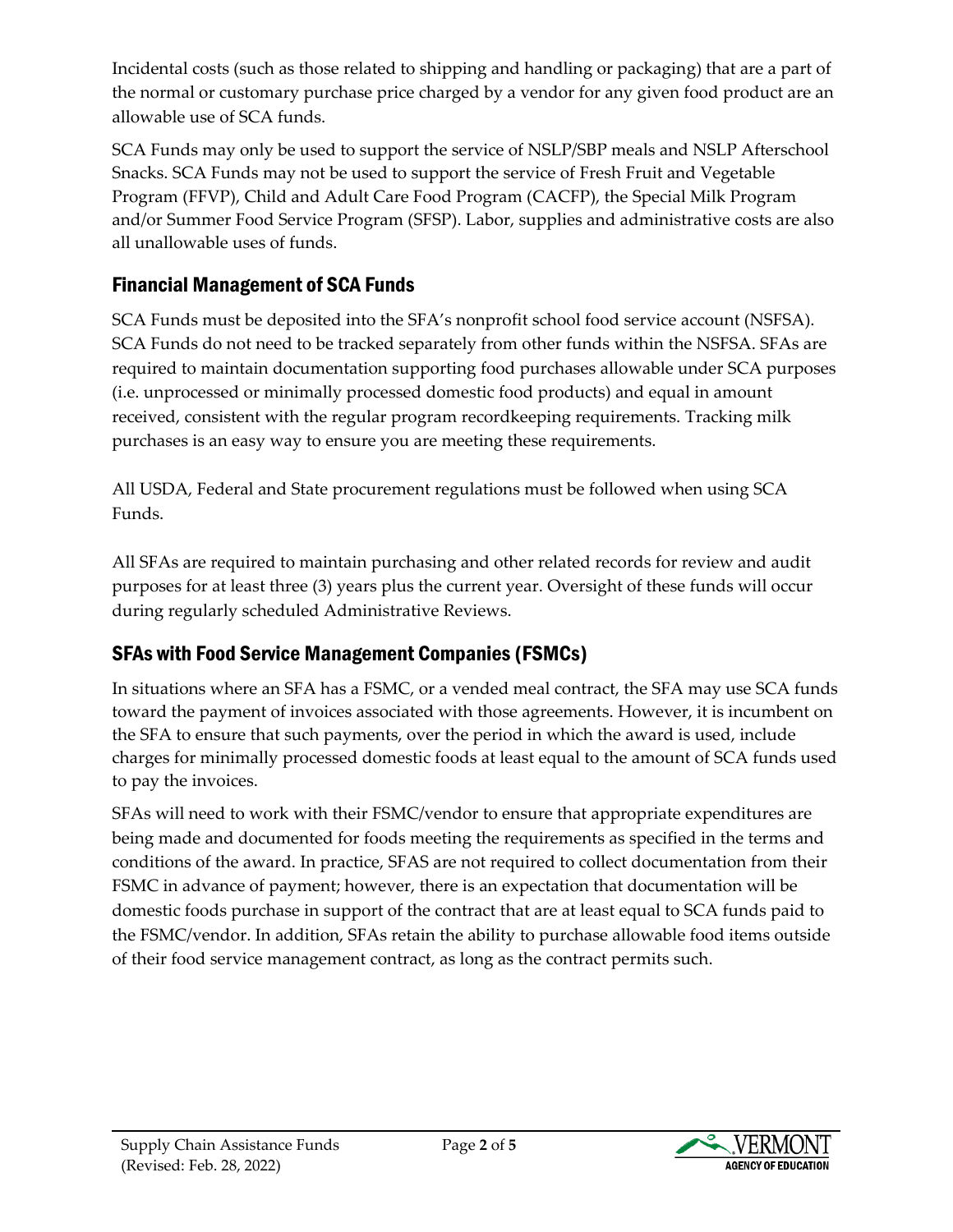## <span id="page-2-0"></span>Allocation Amounts

Each SFA accepting SCA Funds will be awarded a \$5,000 base allocation. The remaining funds will be allocated based on enrollment information pulled from the October 2021 Site Enrollment report. Please see the table below:

|                               | <b>SFA</b>                    | <b>Base</b> |            | <b>Enrollment</b> |              |
|-------------------------------|-------------------------------|-------------|------------|-------------------|--------------|
| <b>SFA Name</b>               | ID                            | Allocation  | Enrollment | Allocation        | <b>Total</b> |
| <b>Addison Central School</b> |                               |             |            |                   |              |
| <b>District</b>               | U055                          | \$5,000.00  | 1652       | \$26,275.98       | \$31,275.98  |
| <b>Addison Northwest</b>      |                               |             |            |                   |              |
| School District               | U054                          | \$5,000.00  | 878        | \$13,965.08       | \$18,965.08  |
| <b>Barre Unified Union</b>    |                               |             |            |                   |              |
| <b>School District</b>        | U097                          | \$5,000.00  | 2463       | \$39,175.39       | \$44,175.39  |
| Bennington-Rutland SU         | S006                          | \$5,000.00  | 1081       | \$17,193.91       | \$22,193.91  |
| Bishop John A. Marshall       |                               |             |            |                   |              |
| School                        | R722                          | \$5,000.00  | 156        | \$2,481.27        | \$7,481.27   |
| <b>Burlington School</b>      |                               |             |            |                   |              |
| <b>District</b>               | T037                          | \$5,000.00  | 3488       | \$55,478.59       | \$60,478.59  |
| <b>Burr</b> and Burton        |                               |             |            |                   |              |
| Academy                       | P002                          | \$5,000.00  | 774        | \$12,310.90       | \$17,310.90  |
| Caledonia Central SU          | S009                          | \$5,000.00  | 1308       | \$20,804.47       | \$25,804.47  |
| <b>Central Vermont</b>        |                               |             |            |                   |              |
| <b>Supervisory Union</b>      | S068                          | \$5,000.00  | 1107       | \$17,607.45       | \$22,607.45  |
| Champlain Valley              |                               |             |            |                   |              |
| <b>Unified Union School</b>   |                               |             |            |                   |              |
| District                      | U056                          | \$5,000.00  | 3897       | \$61,983.96       | \$66,983.96  |
| Christ the King School        | <b>R881</b>                   | \$5,000.00  | 179        | \$2,847.10        | \$7,847.10   |
| Colchester Town School        |                               |             |            |                   |              |
| District                      | T050                          | \$5,000.00  | 2202       | \$35,024.04       | \$40,024.04  |
| <b>Essex North SU</b>         | S019                          | \$5,000.00  | 182        | \$2,894.81        | \$7,894.81   |
| <b>Essex Westford</b>         |                               |             |            |                   |              |
| <b>Educational Community</b>  |                               |             |            |                   |              |
| <b>Unified Union School</b>   |                               |             |            |                   |              |
| Dist.                         | U051                          | \$5,000.00  | 3930       | \$62,508.85       | \$67,508.85  |
| Franklin Northeast SU         | S <sub>0</sub> 2 <sub>0</sub> | \$5,000.00  | 1883       | \$29,950.17       | \$34,950.17  |
| <b>Grace Christian School</b> | R855                          | \$5,000.00  | 147        | \$2,338.12        | \$7,338.12   |
| Franklin West SU              | S022                          | \$5,000.00  | 1716       | \$27,293.94       | \$32,293.94  |
| Grand Isle SU                 | S024                          | \$5,000.00  | 545        | \$8,668.53        | \$13,668.53  |
| <b>Greater Rutland County</b> |                               |             |            |                   |              |
| Supervisory Union             | S066                          | \$5,000.00  | 1558       | \$24,780.86       | \$29,780.86  |
| Hartford Town School          |                               |             |            |                   |              |
| District                      | T093                          | \$5,000.00  | 1535       | \$24,415.03       | \$29,415.03  |
| Harwood Unified Union         |                               |             |            |                   |              |
| <b>School District</b>        | U060                          | \$5,000.00  | 1860       | \$29,584.34       | \$34,584.34  |

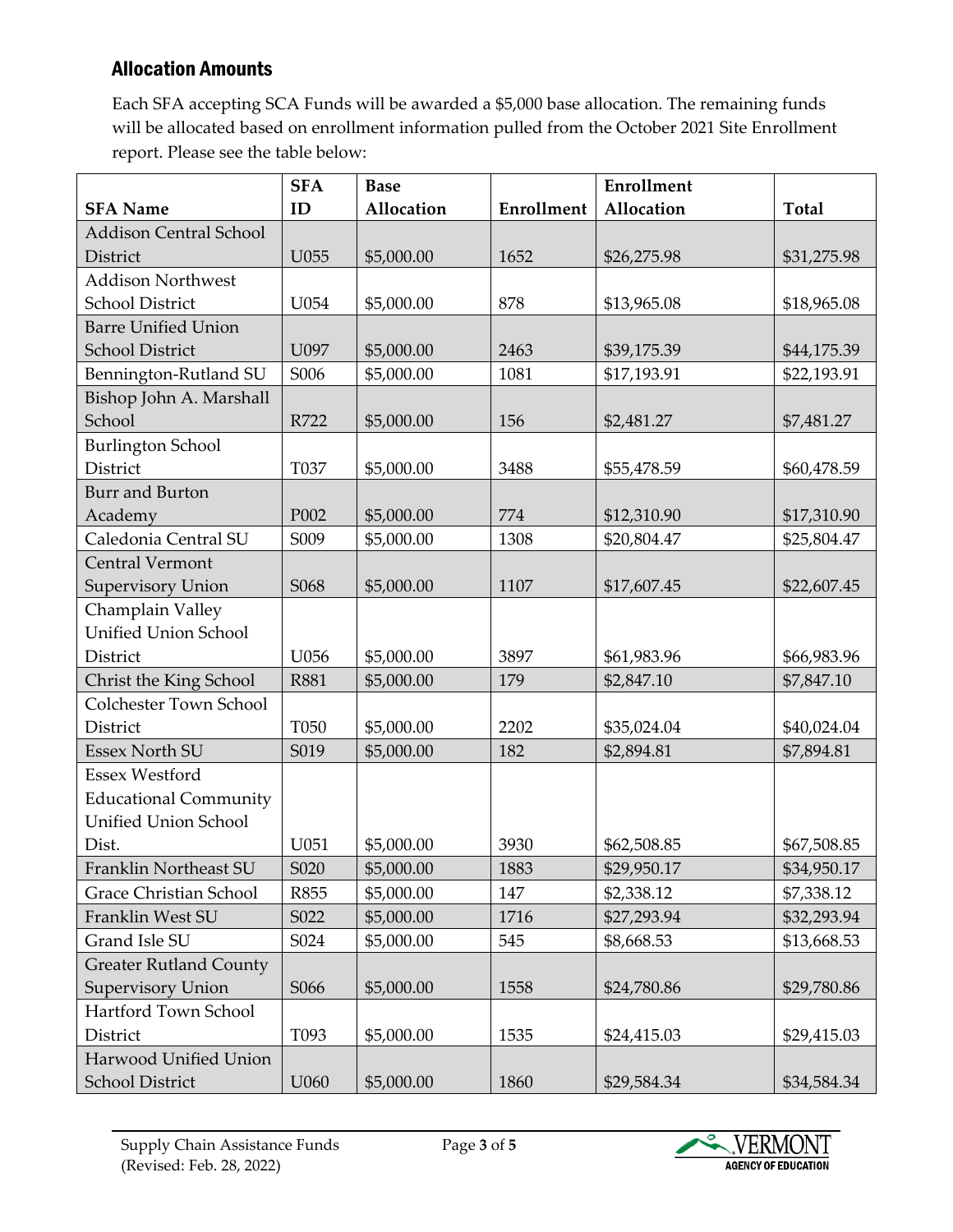|                              | <b>SFA</b> | <b>Base</b> |            | <b>Enrollment</b> |              |
|------------------------------|------------|-------------|------------|-------------------|--------------|
| <b>SFA Name</b>              | ID         | Allocation  | Enrollment | Allocation        | <b>Total</b> |
| Kingdom East                 |            |             |            |                   |              |
| <b>Supervisory District</b>  | U064       | \$5,000.00  | 1086       | \$17,273.44       | \$22,273.44  |
| Lamoille North SU            | S025       | \$5,000.00  | 1758       | \$27,961.97       | \$32,961.97  |
| Lamoille South Unified       |            |             |            |                   |              |
| <b>Union School District</b> | U090       | \$5,000.00  | 1799       | \$28,614.10       | \$33,614.10  |
| Laraway School, Inc.         | R111       | \$5,000.00  | 29         | \$461.26          | \$5,461.26   |
| Lyndon Institute             | P003       | \$5,000.00  | 438        | \$6,966.63        | \$11,966.63  |
| Maple Run Unified            |            |             |            |                   |              |
| <b>School District</b>       | U057       | \$5,000.00  | 2693       | \$42,833.67       | \$47,833.67  |
| Mill River Unified           |            |             |            |                   |              |
| <b>Union School District</b> | U052       | \$5,000.00  | 799        | \$12,708.54       | \$17,708.54  |
| Milton Town School           |            |             |            |                   |              |
| District                     | T126       | \$5,000.00  | 1532       | \$24,367.32       | \$29,367.32  |
| Missisquoi Valley            |            |             |            |                   |              |
| <b>School District</b>       | U089       | \$5,000.00  | 1800       | \$28,630.01       | \$33,630.01  |
| Montpelier Roxbury           |            |             |            |                   |              |
| Supervisory Union            | U071       | \$5,000.00  | 1187       | \$18,879.90       | \$23,879.90  |
| Mount Mansfield              |            |             |            |                   |              |
| Unified Union School         |            |             |            |                   |              |
| District                     | U401       | \$5,000.00  | 2440       | \$38,809.56       | \$43,809.56  |
| Mt. Abraham Unified          |            |             |            |                   |              |
| <b>School District</b>       | U061       | \$5,000.00  | 1300       | \$20,677.23       | \$25,677.23  |
| New England Kurn             |            |             |            |                   |              |
| <b>Hattin Homes</b>          | R342       | \$5,000.00  | 44         | \$699.84          | \$5,699.84   |
| North Country SU             | S031       | \$5,000.00  | 2716       | \$43,199.50       | \$48,199.50  |
| Northeastern Family          |            |             |            |                   |              |
| Institute                    | R614       | \$5,000.00  | 94         | \$1,495.12        | \$6,495.12   |
| Orange East SU               | S027       | \$5,000.00  | 1524       | \$24,240.07       | \$29,240.07  |
| Orange Southwest             |            |             |            |                   |              |
| Unified Union School         |            |             |            |                   |              |
| District                     | U059       | \$5,000.00  | 993        | \$15,794.22       | \$20,794.22  |
| Orleans Central SU           | S034       | \$5,000.00  | 1191       | \$18,943.52       | \$23,943.52  |
| Orleans Southwest SU         | S035       | \$5,000.00  | 931        | \$14,808.08       | \$19,808.08  |
| <b>Rice Memorial High</b>    |            |             |            |                   |              |
| School                       | R152       | \$5,000.00  | 396        | \$6,298.60        | \$11,298.60  |
| Rivendell Interstate         |            |             |            |                   |              |
| <b>School District</b>       | U146       | \$5,000.00  | 452        | \$7,189.31        | \$12,189.31  |
| Rutland City School          |            |             |            |                   |              |
| District                     | T173       | \$5,000.00  | 2260       | \$35,946.56       | \$40,946.56  |
| Rutland Northeast SU         | S036       | \$5,000.00  | 1438       | \$22,872.19       | \$27,872.19  |
| Slate Valley Unified         |            |             |            |                   |              |
| <b>Union School District</b> | U062       | \$5,000.00  | 1233       | \$19,611.55       | \$24,611.55  |